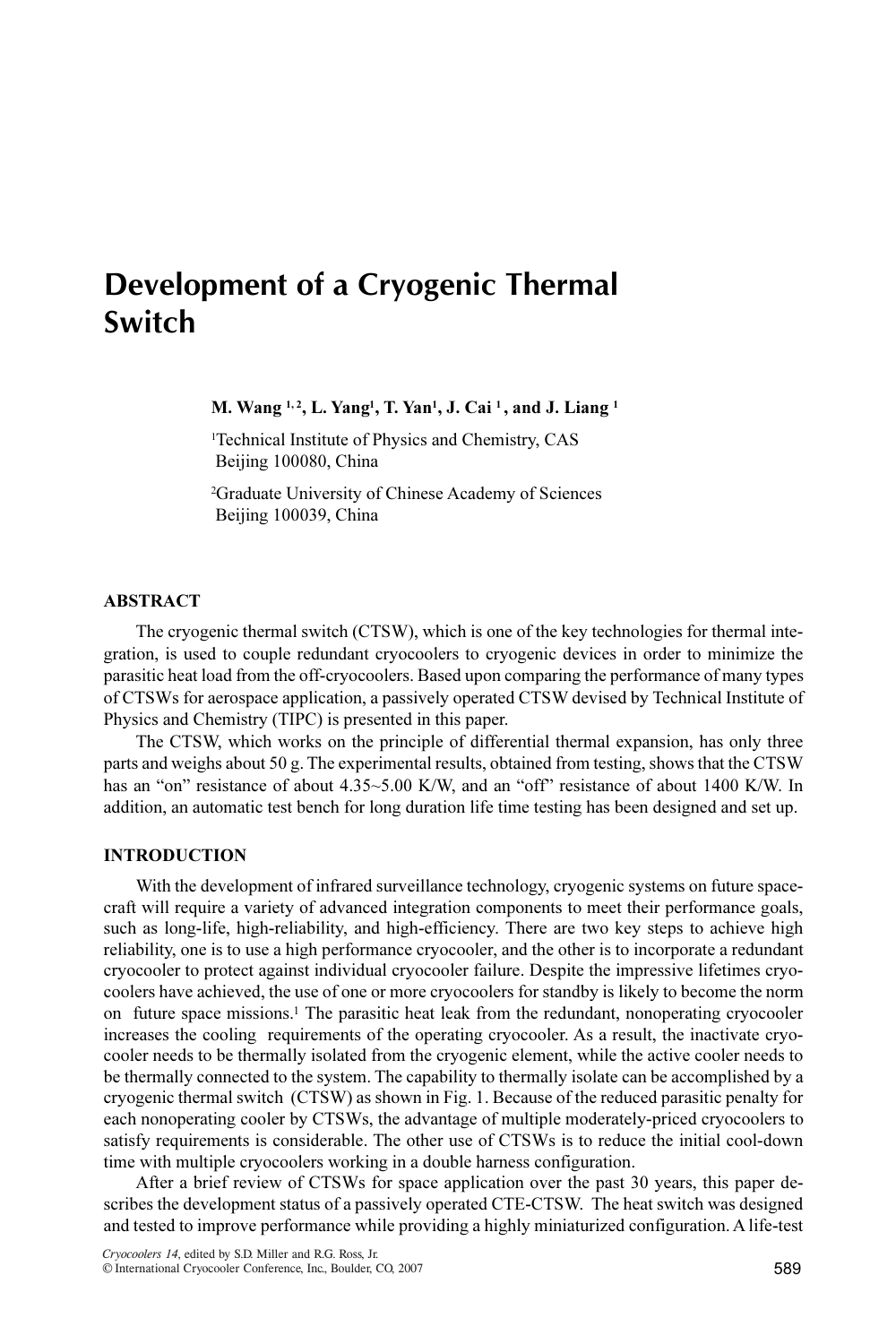

Figure 1. Schematic diagram of the CTSW

bench has been designed and set up, and the life test is in progress to validate the practicality of the design.

## EXISTING CTSW

Many diverse CTSW configurations have been explored over the last three decades for applications in the cryogenic systems of spacecraft at temperatures ranging from 300 K to 1 K. Each configuration may be based on a different working principle, but all of them are focused on modulating a thermal break in order to reduce the parasitic heat load from a redundant refrigerator system or the thermal contact between the heat source and the heat sink. There are three generic types that have received widespread attention. The configuration, the principles of operations, and the advantages and disadvantages of each is briefly summarized as follows.

## Mechanical CTSW

Mechanical CTSWs control heat flow via the contact of two surfaces with the switching function obtained by the passive control of the mechanical contact between two metallic or nonmetallic components.<sup>2</sup>

One of the mechanical CTSWs is the CTE-based CTSW, $1,3$  which is based on two materials with large differences in the coefficients of thermal expansion. This type of switch does not require external energy to control the switching mechanism. It is passively actuated by the temperature difference across the switch. Although based on the same working principle, the configurations are quite different from each other. B. Marland et al.<sup>3</sup> conducted experimental tests on an Al-Polymer CTSW with only 3 machined parts. The device has demonstrated an "on" resistance of less than 0.49 K/W and an "off" resistance that is greater than 1100 K/W.

The major advantage of this switch concept is the simple design to reduce the cost and weight of the thermal control subsystem within spacecrafts. Another advantage is the capability of repeatable cycles of operation. The disadvantage of this concept is the potential for diffusion bonding, i.e., cold welding of the mating surfaces over long time periods.

Another type of the mechanical CTSW, proposed by Nelson L. Hyman<sup>4</sup>, and by Jiangang You et al. <sup>5</sup>, is the so called SMA-CTSW. The on/off operation is carried out by a shape memory alloy (SMA) actuating a bolt which shrinks in length according to the temperature change. The switch is an active temperature control device for modulating the flow of thermal energy from a heat source to a heat sink. An "on" resistance of 5 K/W and an "off" resistance of 2456.9 K/W is obtained with this device.<sup>6</sup> The relatively complex configuration is the chief disadvantage with this CTSW concept.

#### Gas-Gap CTSW

The gas-gap  $CTSW<sup>6, 7</sup>$  consists of two cylindrical pieces separated by a small gap, which is filled with a conductive gas. This type of CTSW is actively actuated and requires a system which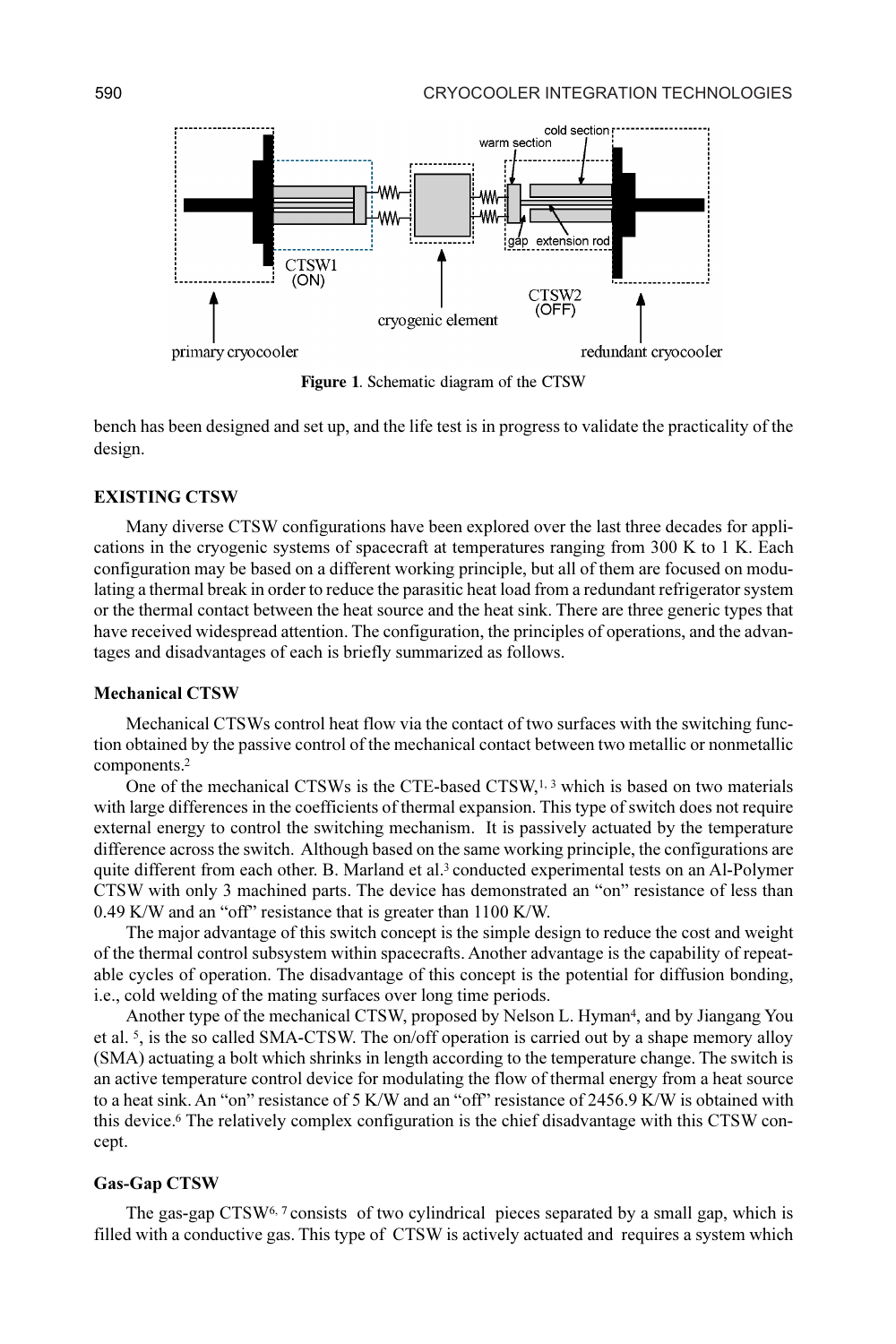introduces and extracts the gas. Typically, this is done with a pump or with a gas pressurized reservoir. Its switching action depends on the presence or the absence of gas between two surfaces without any mechanical or electrical actuation.

With this type of CTSW, the major disadvantages are the extremely narrow  $(0.01 \sim 0.05$  mm nominally) and highly precise flat gap, and the pump for active control.

# Heat Pipe CTSW

Heat pipe CTSW <sup>8</sup>, also known as the heat pipe thermal diode, uses the difference of thermal conductance between the forward and the reverse mode. In the forward mode, vapor carries the heat load from the evaporator to the condenser. In the reverse mode, the normal condenser zone is hotter than the evaporator zone and the evaporation-condensation process is interrupted. A liquid trap of a non-condensable gas reservoir is used to obtain the diode properties of the heat pipe.

The advantages of using a heat pipe is that it can be used for long distance, is a flexible transport system, and has a very low "on" resistance. The drawbacks of this concept are the low "off" resistance due to the thermal conductivity of the heat pipe tube. Furthermore, CTSW operating on the heat pipe principle have a long response time.

# CTSW DESIGN DESCRIPTIONS<sup>3,9</sup>

The new TIPC CTSW designed, fabricated, tested at temperatures ranging from 80 K to 300 K is based on the differential thermal expansion of dissimilar materials. Figure 1 and Figure 2 show the schematic of the switch with three main parts: cold section, warm section and extension rod. The sections are separated by an extension rod. The rod is made of a nonmetallic material with a high thermal expansion coefficient. The cold section is directly mounted to the heat sink and a narrow, flat metal-metal gap is created between the sections.

As shown in Fig.1, when the cold side of the CTSW1 is cooled with the primary cryocooler operating, the different contraction of the cold section and rod makes the gap between two sections decrease. When the gap is zero, the CTSW1 is coupled to allow heat to be transferred to the heat sink (cryocooler). During the continued cooling of the CTSW1, the thermal contact resistance at the section's interfaces decreases, decreasing the total thermal resistance of the switch. In this situation, the CTSW2 is switched off to minimize the heat load parasites coming from the redundant cryocooler. If the primary cryocooler has failed, the cold section and rod of the CTSW1 will warm up to make the CTSW1 off, thermally isolating the failed cooler from the operating system. After the redundant cooler is turned on, CTSW2 gradually cools down and is turned on at a certain moment.

# CTSW PERFORMANCE TESTING

The CTSW testing was conducted in a vacuum chamber with liquid nitrogen as the heat sink. The vacuum chamber was kept at a vacuum of approximately 0.1 Pa with an outside environment temperature of 300 K. The cold side of the CTSW was attached to the liquid nitrogen reservoir. Two



Figure 2. Scheme of the CTSW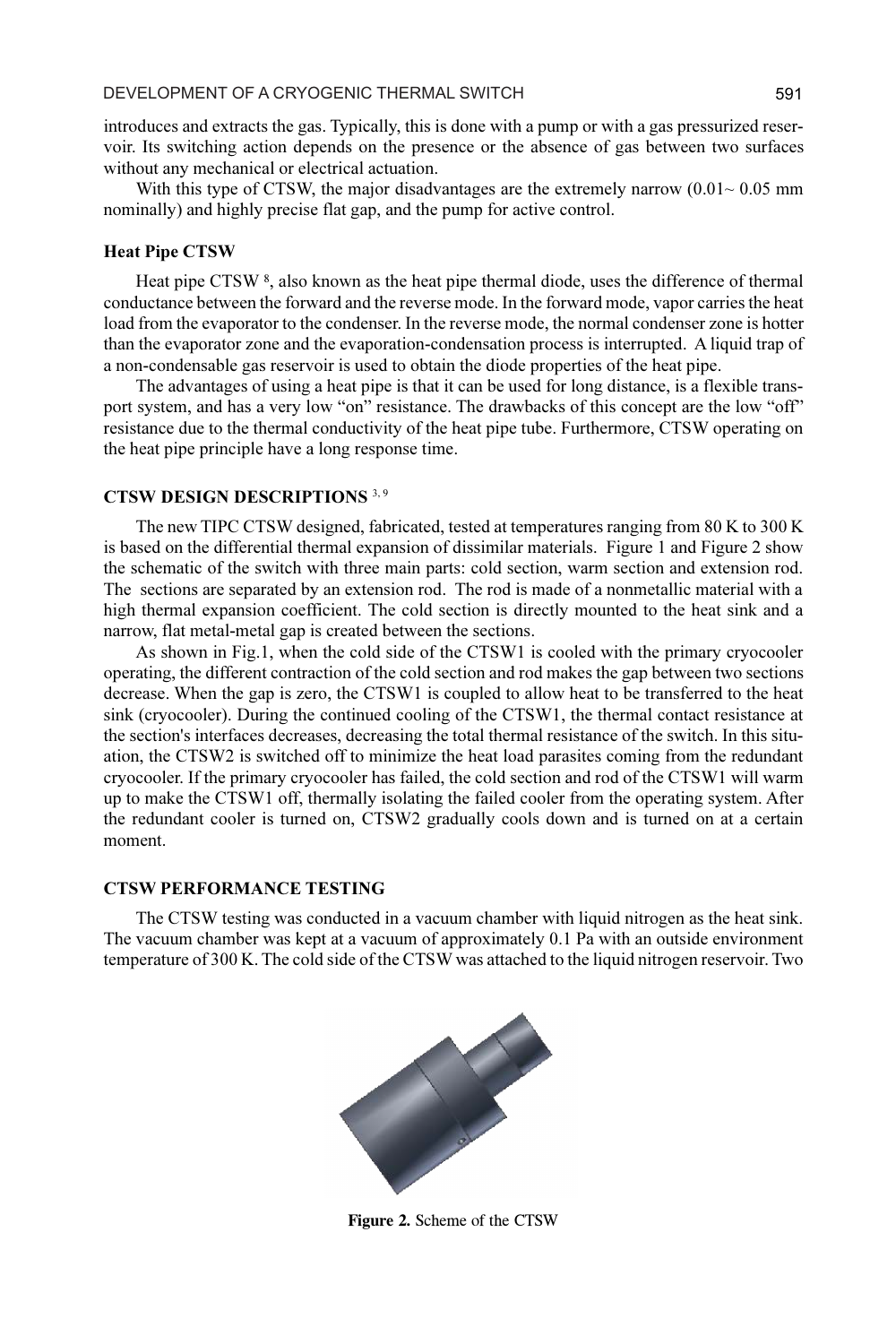heaters placed at the sections of the CTSW were used to provide the heat input for "on" and "off" testing. Two PT-100 thermometers signed Tc and Tw were placed at the cold section and warm section, respectively.

#### On/Off Switching Time and the Actuation On/Off Temperature

One way to determine the switch "on" and "off" state is through the duration of the temperature change of the warm section. When the gap reaches zero during the cool down, with an inflection occurring on the temperature curve, the temperature rate of change of the warm section will be greater than before. The switch is in the "on" state. On the contrary, the temperature rate of change of the warm section will be lower than the cold section if the switch is "off". Figure 3 shows the test result about "on" and "off" performance. The CTSW is coupled at 25 0K which is called the actuation "on" temperature. The a "on" switching time is about 18 minutes. By applying 3 W power to the heater on the cold section, the CTSW is actuated "off" at about 260 K after 45 minutes.

## On and Off Resistance Test

During the first 18 minutes of operation, the CTSW is still open according to the temperature (Tw) measured in the warm section. The temperature drops slowly from ambient. After 18 minutes, the switch closes and the warm section temperature (Tw) decreases rapidly from 250  $\degree$ C to reach the temperature of the cold section. In order to calculate the thermal resistance of the switch after stabilization, a power (P2) was applied via an electrical heater to the warm section. The "on" resistance is deduced by the temperature drop measured between the sections. A total resistance of 4.35 K/W was obtained for the model with a 2.25 W heat load when the initial gap is 0.25 mm.

When the CTSW is in the "off" condition, a heat leak exists from the cooler to the instrument via conduction down the central rod, and radiation across the gap between the sections. The heat leak through the CTSW can be calculated from the measured heat load (P1) applied to the cold section and the warm section temperature maintained at 80 K by liquid nitrogen. The results are shown in Table 1.

#### Thermal Cycling

Figure 4 shows the automatic life testing bench. The CTSW is cooled down by a liquid nitrogen reservoir which simulates the cryocooler. A timer is used to break or make contact automati-



Figure 3. The CTSW ON/OFF thermal tests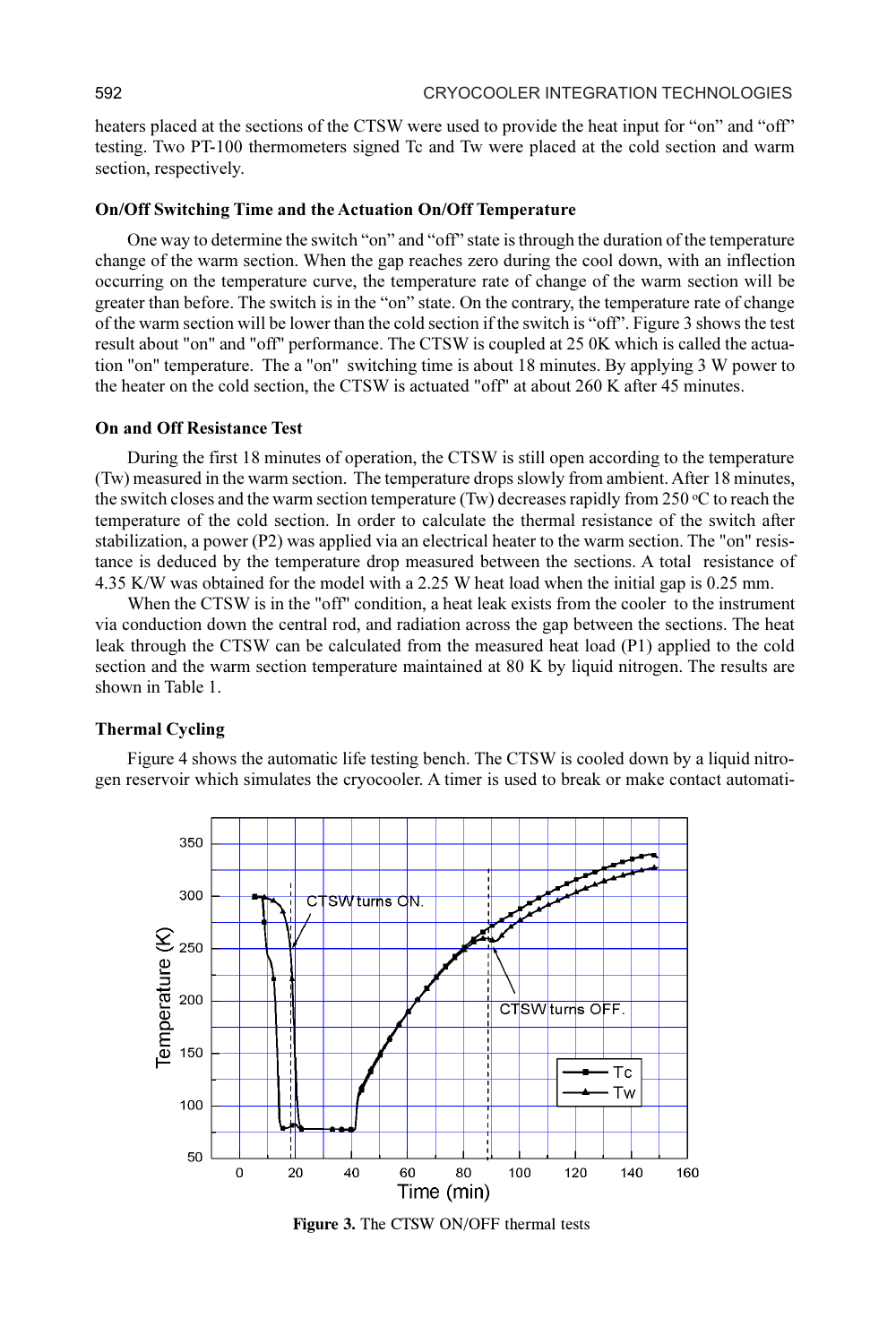| No.            | Cold section $T_c(K)$ | Power $Q(W)$ | Resistance K/W    |                       |
|----------------|-----------------------|--------------|-------------------|-----------------------|
|                |                       |              | ON.<br>Resistance | <b>OFF</b> Resistance |
| 1              | 77.57                 | 0.01         | 5                 |                       |
| $\overline{2}$ | 77.67                 | 0.25         | 4.76              |                       |
| 3              | 77.93                 | 0.60         | 4.66              |                       |
| $\overline{4}$ | 78.50                 | 1.35         | 4.49              |                       |
| 5              | 79.18                 | 2.25         | 4.35              |                       |
| 6              | 190.05                | 0.078        |                   | 1410                  |

Table 1. The Experiment Results of "On"and"Off" Resistance



LN<sub>2</sub> reservoir

Figure 4. Life Test Bench

cally with the heat sink and the heater to actuate the CTSW. Ten thermal cycles were performed. These tests have not influenced the thermal performances of the CTSW.

# **CONCLUSIONS**

The test results show the TIPC CTSW has an "ON" resistance of about  $4.35 \sim 5.00$  K/W, and an "OFF" resistance of about 1400 K/W In addition, an automatic test bench for life time testing was designed. The CTSW can be varied in size, number and arrangement to change the ON/OFF performance according to the requirements of thermal conduction. TIPC will continue to advance its integration technologies to reduce parasitic thermal losses and increase reliability.

# **REFERENCES**

- 1. Van Oost, S., Bekaert, G., Bhatti Sabca, R.S., Scull, S., and Jewell, C., "A Heat Switch for Space Cryocooler Applications," Proceedings of the 4th European Symposium on Space Environmental and Control Systems, Florence, Italy, 21-24 October, 1991 (ESA SP-324.December 1991).
- 2. Ross, R.G., Jr., "Cryocooler Reliability and Redundancy Considerations for Long-Life Space Missions," Cryocoolers 11, Kluwer Academic/Plenum Publishers, New York (2001), pp. 37–648.